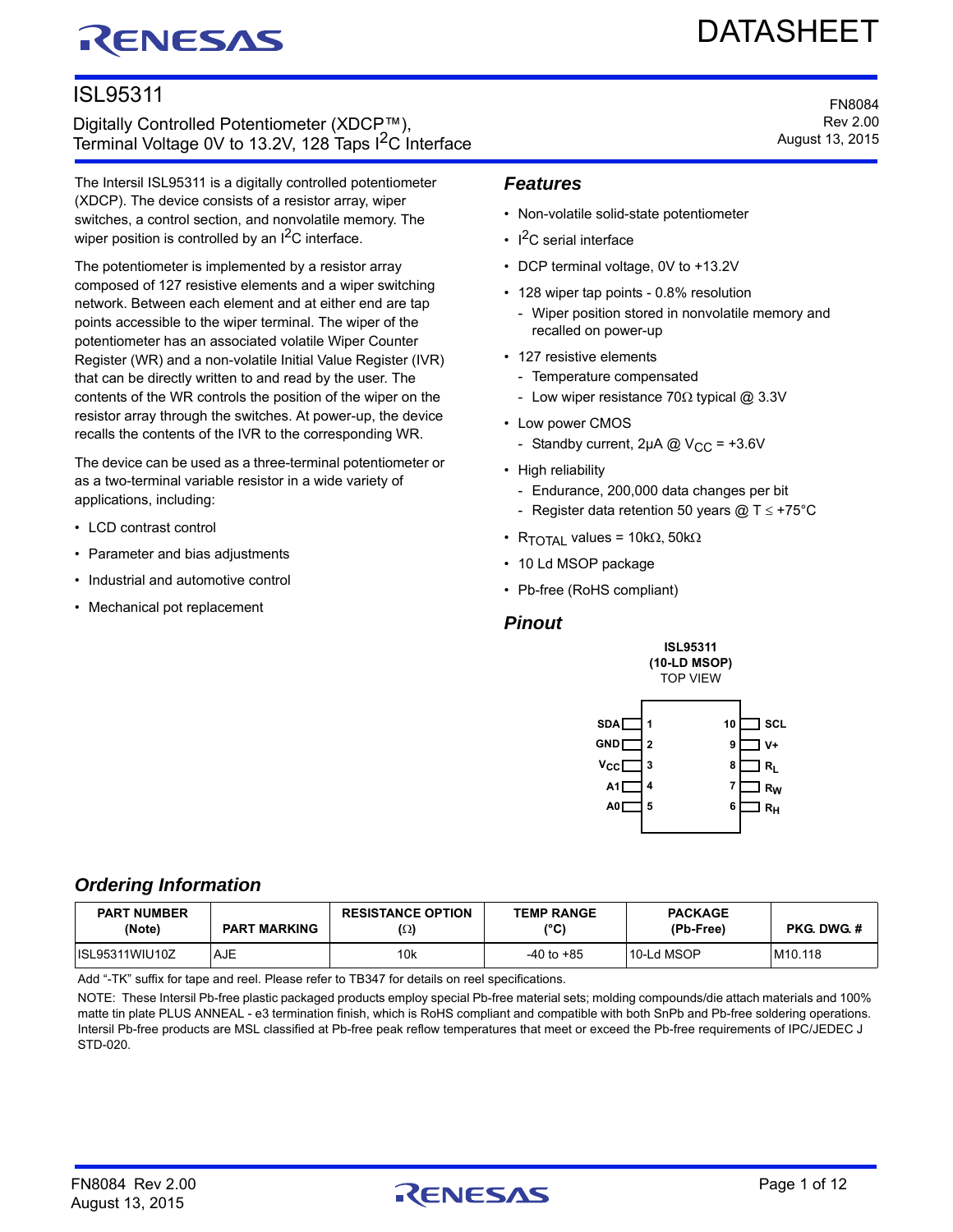# *Block Diagram*



# *Pin Descriptions*

| <b>PIN NUMBER</b> | <b>SYMBOL</b>  | <b>DESCRIPTION</b>                                                                                                                           |
|-------------------|----------------|----------------------------------------------------------------------------------------------------------------------------------------------|
|                   | <b>SDA</b>     | Data I/O for I <sup>2</sup> C serial interface; it has an open drain output and may be wire-or'd with other open<br>drain active low outputs |
| 2                 | <b>GND</b>     | Ground                                                                                                                                       |
| 3                 | VCC            | Positive logic supply voltage                                                                                                                |
| 4                 | A <sub>1</sub> | Address select pin used to set the slave address for the $12C$ serial interface                                                              |
| 5                 | A0             | Address select pin used to set the slave address for the $12C$ serial interface                                                              |
| 6                 | $R_{H}$        | A fixed terminal for one end of the potentiometer resistor                                                                                   |
|                   | Rw             | The wiper terminal, which is equivalent to the movable terminal of a potentiometer                                                           |
| 8                 | $R_L$          | A fixed terminal for one end of the potentiometer resistor                                                                                   |
| 9                 | $V +$          | Positive bias voltage for the potentiometer wiper control                                                                                    |
| 10                | SCL            | Clock input for the I <sup>2</sup> C serial interface                                                                                        |

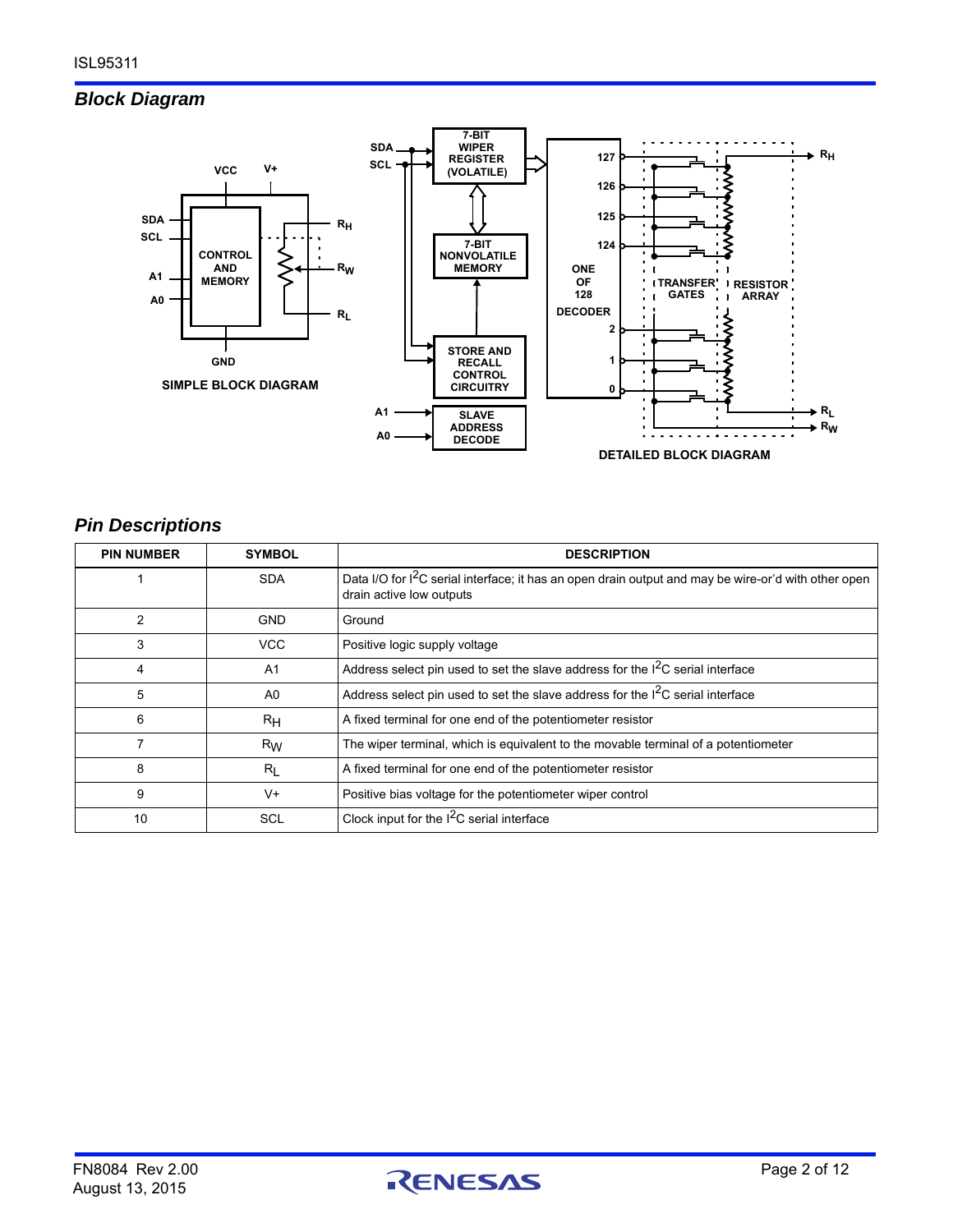| Storage temperature $\dots\dots\dots\dots\dots\dots\dots\dots\dots\dots$ |
|--------------------------------------------------------------------------|
| Voltage on SDA, SCL, A0, A1                                              |
|                                                                          |
|                                                                          |
|                                                                          |
|                                                                          |
|                                                                          |
|                                                                          |
|                                                                          |

#### Absolute Maximum Ratings **Recommended Operating Conditions**

| Temperature Range (Industrial). $\ldots \ldots \ldots \ldots \ldots \ldots -40^{\circ}C$ to +85°C |  |
|---------------------------------------------------------------------------------------------------|--|
|                                                                                                   |  |
|                                                                                                   |  |
|                                                                                                   |  |
| Pb-free reflow profile see link below                                                             |  |
| http://www.intersil.com/pbfree/Pb-FreeReflow.asp                                                  |  |

*CAUTION: Do not operate at or near the maximum ratings listed for extended periods of time. Exposure to such conditions may adversely impact product reliability and result in failures not covered by warranty.*

**Analog Specifications** Over recommended operating conditions, unless otherwise stated.

| <b>SYMBOL</b>               | <b>PARAMETER</b>                                                                                                | <b>TEST CONDITIONS</b>                                                                                                                                                                   | <b>MIN</b><br>(Note 15) | <b>TYP</b><br>(Note 1) | <b>MAX</b><br>(Note 15) | <b>UNIT</b>            |
|-----------------------------|-----------------------------------------------------------------------------------------------------------------|------------------------------------------------------------------------------------------------------------------------------------------------------------------------------------------|-------------------------|------------------------|-------------------------|------------------------|
| RTOTAL                      | $R_H$ to $R_I$ Resistance                                                                                       | W option                                                                                                                                                                                 |                         | 10                     |                         | $k\Omega$              |
|                             |                                                                                                                 | U option                                                                                                                                                                                 |                         | 50                     |                         | $k\Omega$              |
|                             | R <sub>H</sub> to R <sub>I</sub> Resistance Tolerance                                                           |                                                                                                                                                                                          | $-20$                   |                        | $+20$                   | $\frac{0}{0}$          |
| <b>V<sub>RH</sub></b>       | R <sub>H</sub> Terminal Voltage                                                                                 | $V_{RL} = 0V$                                                                                                                                                                            | $\mathbf 0$             |                        | $V +$                   | $\vee$                 |
| $R_W$                       | <b>Wiper Resistance</b>                                                                                         | $V+ = 12.0V$ , wiper current = $V+$ /R <sub>TOTAL</sub>                                                                                                                                  |                         | 70                     | 200                     | Ω                      |
| $C_H/C_L/C_W$               | Potentiometer Capacitance                                                                                       |                                                                                                                                                                                          |                         | 10/10/25               |                         | pF                     |
| <b>LkgDCP</b>               | Leakage on DCP Pins                                                                                             | Voltage at pin from GND to V+                                                                                                                                                            |                         | 0.1                    | $\mathbf{1}$            | μA                     |
|                             | <b>VOLTAGE DIVIDER MODE</b> (0V @ R <sub>L</sub> ; V+ @ R <sub>H</sub> ; measured at R <sub>W</sub> , unloaded) |                                                                                                                                                                                          |                         |                        |                         |                        |
| <b>INL</b><br>(Note 6)      | Integral Non-Linearity                                                                                          | W and U option                                                                                                                                                                           | $-1$                    |                        | $\mathbf{1}$            | <b>LSB</b><br>(Note 2) |
| <b>DNL</b><br>(Note 5)      | Differential Non-Linearity                                                                                      | W and U option                                                                                                                                                                           | $-0.5$                  |                        | 0.5                     | <b>LSB</b><br>(Note 2) |
| <b>ZSerror</b>              | Zero-Scale Error                                                                                                | W option                                                                                                                                                                                 | $\mathbf 0$             | $\mathbf{1}$           | $\overline{7}$          | <b>LSB</b>             |
| (Note 3)                    |                                                                                                                 | U option                                                                                                                                                                                 | 0                       | 0.5                    | 2                       | (Note 2)               |
| <b>FSerror</b>              | <b>Full-Scale Error</b>                                                                                         | W option                                                                                                                                                                                 | $-7$                    | $-1$                   | 0                       | <b>LSB</b>             |
| (Note 4)                    |                                                                                                                 | U option                                                                                                                                                                                 | $-2$                    | $-0.5$                 | 0                       | (Note 2)               |
| TC <sub>V</sub><br>(Note 7) | Ratiometric Temperature Coefficient                                                                             | DCP register set to 40 hex                                                                                                                                                               |                         | ±4                     |                         | ppm/°C                 |
|                             |                                                                                                                 | RESISTOR MODE (Measurements between R <sub>W</sub> and R <sub>L</sub> with R <sub>H</sub> not connected, or between R <sub>W</sub> and R <sub>H</sub> with R <sub>L</sub> not connected) |                         |                        |                         |                        |
| <b>RINL</b><br>(Note 11)    | Integral Non-Linearity                                                                                          | DCP register set between 20 hex and 7F hex;<br>monotonic over all tap positions                                                                                                          | $-1.0$                  |                        | 1.0                     | MI<br>(Note 8)         |
| <b>RDNL</b><br>(Note 10)    | Differential Non-Linearity                                                                                      | W and U option                                                                                                                                                                           | $-0.5$                  |                        | 0.5                     | МI<br>(Note 8)         |
| Roffset                     | Offset                                                                                                          | DCP Register set to 00 hex, W option                                                                                                                                                     | 0                       | $\mathbf{1}$           | $\overline{7}$          | MI                     |
| (Note 9)                    |                                                                                                                 | DCP Register set to 00 hex, U option                                                                                                                                                     | $\Omega$                | 0.5                    | 2                       | (Note 8)               |
| $TC_R$<br>(Note 12)         | Resistance Temperature Coefficient                                                                              | DCP register set between 20 hex and 7F hex                                                                                                                                               |                         | ±45                    |                         | ppm/°C                 |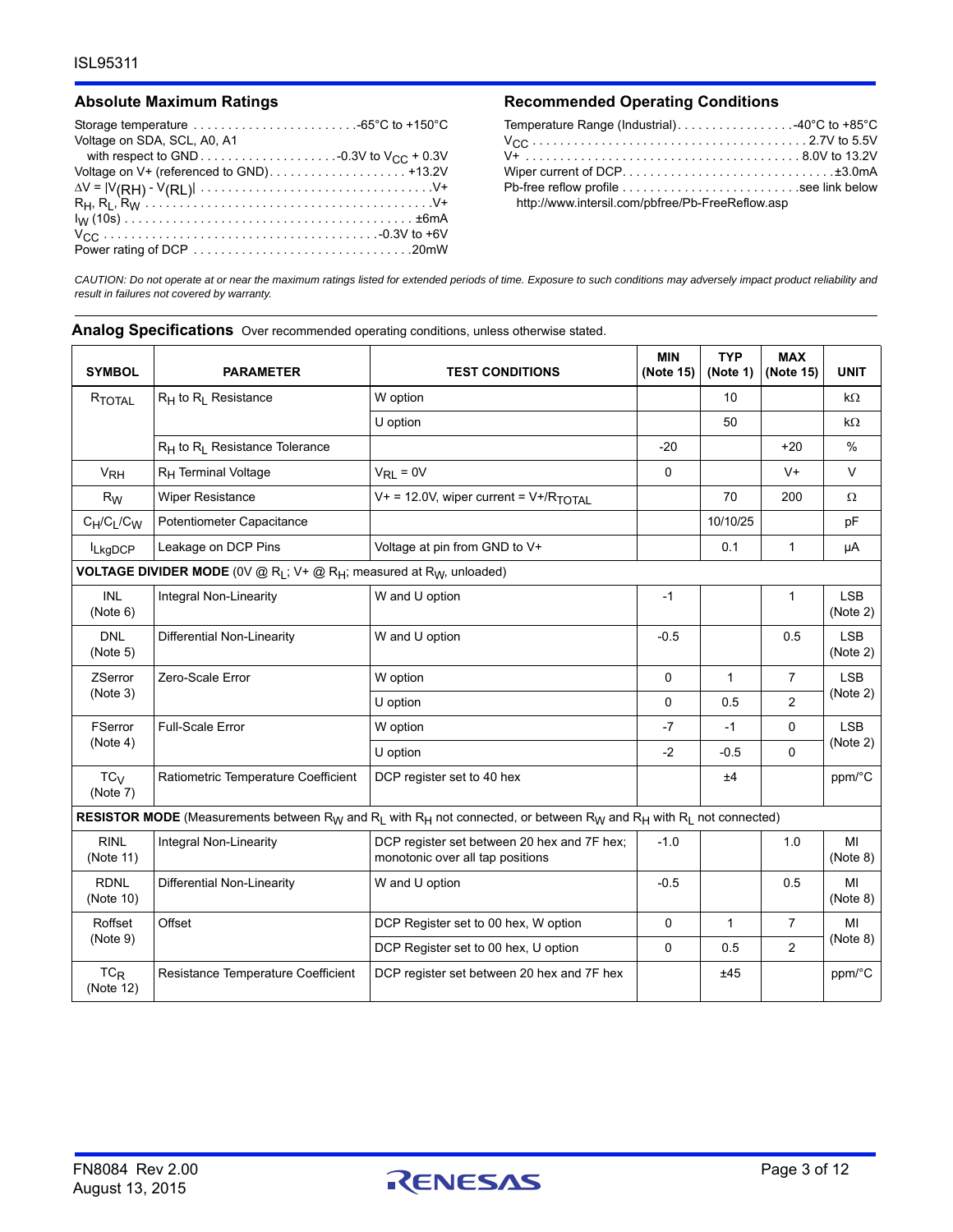| <b>SYMBOL</b>        | <b>PARAMETER</b>                                                    | <b>TEST CONDITIONS</b>                                                                                                                  | <b>MIN</b><br>(Note 15) | <b>TYP</b><br>(Note 1) | <b>MAX</b><br>(Note 15) | <b>UNIT</b> |
|----------------------|---------------------------------------------------------------------|-----------------------------------------------------------------------------------------------------------------------------------------|-------------------------|------------------------|-------------------------|-------------|
| $I_{CC1}$            | V <sub>CC</sub> Supply Current, Volatile<br>Write/read              | $f_{SCL}$ = 400kHz; SDA = Open; (for $I^2C$ , active,<br>read, and volatile write states only)                                          |                         |                        | 1                       | mA          |
| $I_{CC2}$            | V <sub>CC</sub> Supply Current, Nonvolatile<br>Write                | $f_{SCL}$ = 400kHz; SDA = Open; (for $1^2C$ , active,<br>nonvolatile write states only)                                                 |                         |                        | 3                       | mA          |
| $I_{SB}$             | V <sub>CC</sub> Current, Standby                                    | $V_{CC}$ = +5.5V, $I^2C$ interface in standby state                                                                                     |                         |                        | 5                       | μA          |
|                      |                                                                     | $V_{\text{CC}}$ = +3.6V, $1^2$ C interface in standby state                                                                             |                         |                        | $\overline{2}$          | μA          |
| $1v+$                | V+ Bias Current                                                     | $V+ = 13.2V, VCC = +5.5V$                                                                                                               |                         |                        | 1                       | μA          |
| <b>ILkgDig</b>       | Leakage Current, at Pins SDA, SCL,<br>A0, and A1 Pins               | Voltage at pin from GND to V <sub>CC</sub>                                                                                              | -10                     |                        | 10                      | μA          |
| t <sub>DCP</sub>     | DCP Wiper Response Time                                             | SCL falling edge of last bit of DCP data byte to<br>wiper change                                                                        |                         |                        | 1                       | μs          |
| Vpor                 | Power-On Recall Voltage                                             | V <sub>CC</sub> range at which memory recall occurs                                                                                     | 1.5                     | 1.8                    | 2.6                     | V           |
| V <sub>CC</sub> Ramp | V <sub>CC</sub> Ramp Rate                                           |                                                                                                                                         | 0.2                     |                        |                         | V/ms        |
| t <sub>D</sub>       | Power-Up Delay                                                      | V <sub>CC</sub> above Vpor, to DCP initial value register<br>recall completed, and I <sup>2</sup> C Interface in standby<br>state       |                         |                        | 3                       | ms          |
| <b>EEPROM SPECS</b>  |                                                                     |                                                                                                                                         |                         |                        |                         |             |
|                      | <b>EEPROM Endurance</b>                                             |                                                                                                                                         | 200,000                 |                        |                         | Cycles      |
|                      | <b>EEPROM Retention</b>                                             | Temperature $\leq$ +75°C                                                                                                                | 50                      |                        |                         | Years       |
|                      | <b>SERIAL INTERFACE SPECS</b>                                       |                                                                                                                                         |                         |                        |                         |             |
| $V_{IL}$             | A0, A1, SDA, and SCL Input Buffer<br>LOW Voltage                    |                                                                                                                                         | $-0.3$                  |                        | $0.3*$<br>$V_{CC}$      | V           |
| V <sub>IH</sub>      | A0, A1, SDA, and SCL Input Buffer<br><b>HIGH Voltage</b>            |                                                                                                                                         | $0.7*$<br>$V_{\rm CC}$  |                        | $V_{CC}$ +<br>0.3       | V           |
| <b>Hysteresis</b>    | SDA and SCL Input Buffer Hysteresis                                 |                                                                                                                                         | $0.05*$<br>$V_{\rm CC}$ |                        |                         | $\vee$      |
| VOL                  | SDA Output Buffer LOW Voltage,<br>Sinking 4mA                       |                                                                                                                                         | 0                       |                        | 0.4                     | V           |
| Cpin                 | A0, A1, SDA, and SCL Pin<br>Capacitance                             |                                                                                                                                         |                         | 10                     |                         | рF          |
| $f_{SCL}$            | <b>SCL Frequency</b>                                                |                                                                                                                                         |                         |                        | 400                     | kHz         |
| t <sub>IN</sub>      | Pulse Width Suppression Time at<br>SDA and SCL Inputs               | Any pulse narrower than the max spec is<br>suppressed                                                                                   |                         |                        | 50                      | ns          |
| t <sub>AA</sub>      | SCL Falling Edge to SDA Output Data<br>Valid                        | SCL falling edge crossing 30% of V <sub>CC</sub> , until<br>SDA exits the 30% to 70% of $V_{CC}$ window                                 |                         |                        | 900                     | ns          |
| t <sub>BUF</sub>     | Time the Bus Must be Free Before the<br>Start of a New Transmission | SDA crossing 70% of V <sub>CC</sub> during a STOP<br>condition, to SDA crossing 70% of $V_{CC}$ during<br>the following START condition | 1300                    |                        |                         | ns          |
| t <sub>LOW</sub>     | Clock LOW Time                                                      | Measured at the 30% of $V_{\text{CC}}$ crossing                                                                                         | 1300                    |                        |                         | ns          |
| t <sub>HIGH</sub>    | Clock HIGH Time                                                     | Measured at the 70% of $V_{CC}$ crossing                                                                                                | 600                     |                        |                         | ns          |
| t <sub>SU:STA</sub>  | START Condition Set-up Time                                         | SCL rising edge to SDA falling edge; both<br>crossing 70% of $V_{CC}$                                                                   | 600                     |                        |                         | ns          |
| <sup>t</sup> HD:STA  | <b>START Condition Hold Time</b>                                    | From SDA falling edge crossing 30% of V <sub>CC</sub> to<br>SCL falling edge crossing 70% of V <sub>CC</sub>                            | 600                     |                        |                         | ns          |
| t <sub>SU:DAT</sub>  | Input Data Set-up Time                                              | From SDA exiting the 30% to 70% of V <sub>CC</sub><br>window, to SCL rising edge crossing 30% of<br>$V_{\rm CC}$                        | 100                     |                        |                         | ns          |

#### **Operating Specifications** Over the recommended operating conditions unless otherwise specified

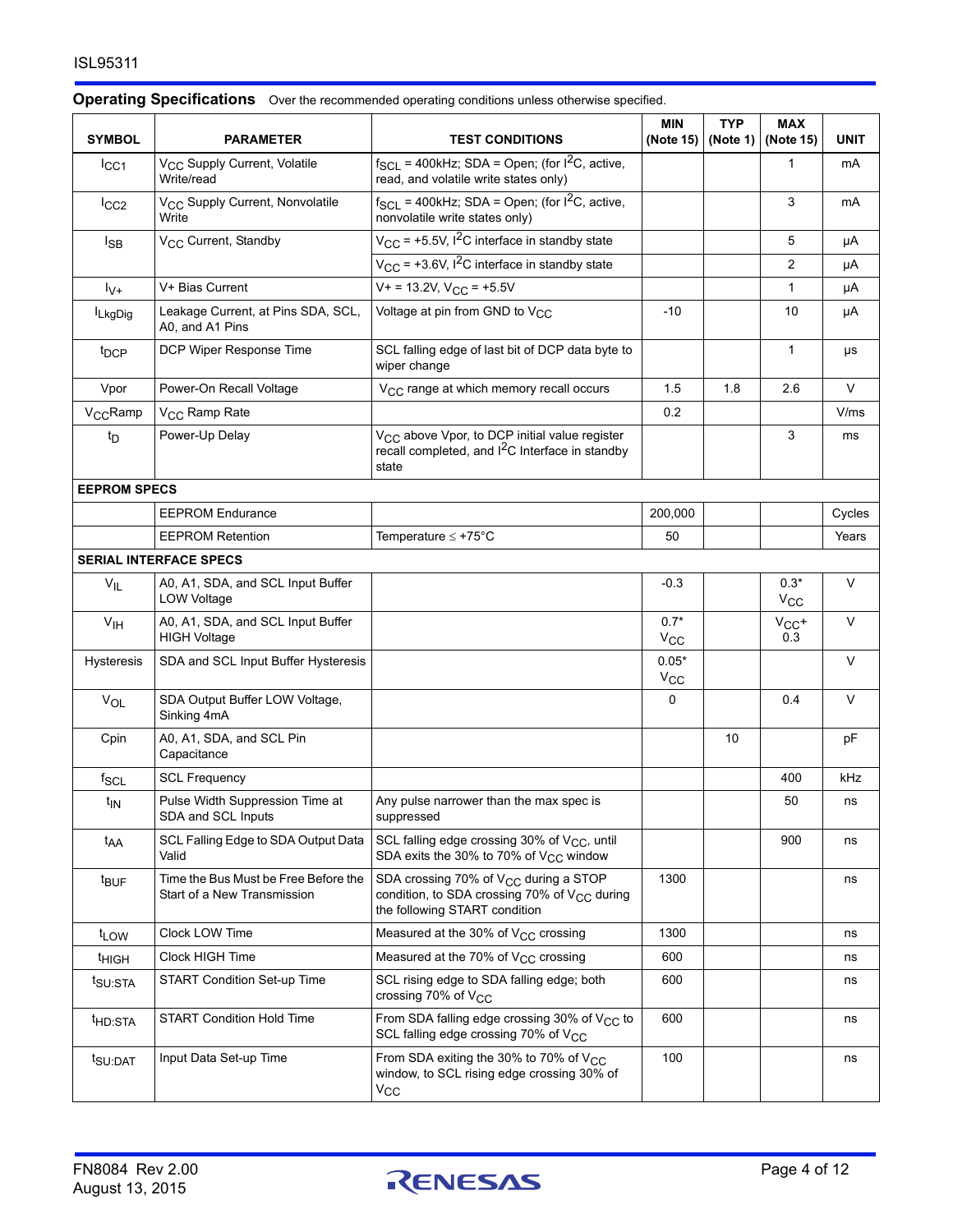| <b>SYMBOL</b>                 | <b>PARAMETER</b>                             | <b>TEST CONDITIONS</b>                                                                                                                                              | <b>MIN</b><br>(Note 15) | <b>TYP</b><br>(Note 1) $ $ | <b>MAX</b><br>(Note 15) | <b>UNIT</b> |
|-------------------------------|----------------------------------------------|---------------------------------------------------------------------------------------------------------------------------------------------------------------------|-------------------------|----------------------------|-------------------------|-------------|
| <sup>t</sup> HD:DAT           | Input Data Hold Time                         | From SCL rising edge crossing 30% of $V_{CC}$ to<br>SDA entering the 30% to 70% of $V_{CC}$ window                                                                  | 0                       |                            |                         | ns          |
| t <sub>su:STO</sub>           | STOP Condition Set-up time                   | From SCL rising edge crossing 70% of V <sub>CC</sub> , to<br>SDA rising edge crossing 30% of V <sub>CC</sub>                                                        | 600                     |                            |                         | ns          |
| <sup>t</sup> HD:STO           | <b>STOP Condition Hold Time</b>              | From SDA rising edge to SCL falling edge. Both<br>crossing 70% of $V_{\text{CC}}$                                                                                   | 600                     |                            |                         | ns          |
| $t_{DH}$                      | Output Data Hold Time                        | From SCL falling edge crossing 30% of V <sub>CC</sub> ,<br>until SDA enters the 30% to 70% of $V_{CC}$ window                                                       | $\Omega$                |                            |                         | ns          |
| $t_{\mathsf{R}}$<br>(Note 14) | SDA and SCL Rise Time                        | From 30% to 70% of $V_{CC}$                                                                                                                                         | $20 +$<br>$0.1 * Cb$    |                            | 250                     | ns          |
| t⊨<br>(Note 14)               | SDA and SCL Fall Time                        | From 70% to 30% of $V_{CC}$                                                                                                                                         | $20 +$<br>$0.1 * Cb$    |                            | 250                     | ns          |
| Cb<br>(Note 14)               | Capacitive Loading of SDA or SCL             | Total on-chip and off-chip                                                                                                                                          | 10                      |                            | 400                     | pF          |
| Rpu<br>(Note 14)              | SDA and SCL Bus Pull-Up Resistor<br>Off-Chip | Maximum is determined by $t_R$ and $t_F$ ,<br>For Cb = 400pF, max is about $2k\Omega \sim 2.5k\Omega$ .<br>For Cb = 40pF, max is about $15k\Omega \sim 20k\Omega$ . | 1                       |                            |                         | $k\Omega$   |
| t <sub>WP</sub><br>(Notes 13) | Non-Volatile Write Cycle Time                |                                                                                                                                                                     |                         | 12                         | 20                      | ms          |
| t <sub>SU:A</sub>             | A0, A1 Set-up Time                           | Before START condition                                                                                                                                              | 600                     |                            |                         | ns          |
| <sup>t</sup> HD:A             | A0, A1 Hold Time                             | After STOP condition                                                                                                                                                | 600                     |                            |                         | ns          |

#### **Operating Specifications** Over the recommended operating conditions unless otherwise specified. **(Continued)**

NOTES:

<span id="page-4-1"></span>1. Typical values are for  $T_A$  = +25°C and 3.3V supply voltage.

<span id="page-4-3"></span>2. LSB:  $[V(R_W)<sub>127</sub> - V(R_W)<sub>0</sub>]$ /127. V(R<sub>W</sub>)<sub>127</sub> and V(R<sub>W</sub>)<sub>0</sub> are V(R<sub>W</sub>) for the DCP register set to 7F hex and 00 hex respectively. LSB is the incremental voltage when changing from one tap to an adjacent tap.

<span id="page-4-5"></span>3. ZS error =  $V(R_W)_0$ /LSB.

<span id="page-4-6"></span>4. FS error = 
$$
[V(R_W)127 - V+]/LSB
$$
.

- <span id="page-4-4"></span>5. DNL =  $[V(R_W)_i - V(R_W)_{i-1}]$ /LSB-1, for i = 1 to 127. i is the DCP register setting.
- <span id="page-4-2"></span>6. INL =  $V(R_W)_i - (i \cdot LSB - V(R_W)_0)$  for  $i = 1$  to 127.
- 

<span id="page-4-7"></span>7.  $TC_V = \frac{Max(V(RW)_i) - Min(V(RW)_i)}{[Max(V(RW)_i) + Min(V(RW)_i)]/2} \times \frac{10^6}{125^{\circ}C}$ 

for i = 16 to 120 decimal, T = -40°C to 85°C. Max( ) is the maximum value of the wiper voltage and Min ( ) is the minimum value of the wiper voltage over the temperature range.

- <span id="page-4-9"></span>8. MI =  $|R_{127} - R_0|/127$ . R<sub>127</sub> and R<sub>0</sub> are the measured resistances for the DCP register set to 7F hex and 00 hex respectively.
- <span id="page-4-11"></span>9. Roffset =  $R_0$ /MI, when measuring between  $R_W$  and  $R_L$ . Roffset =  $R_{127}$ /MI, when measuring between  $R_W$  and  $R_H$ .
- <span id="page-4-10"></span>10. RDNL =  $(R_i - R_{i-1})$ /MI, for i = 16 to 127.
- <span id="page-4-8"></span>11. RINL =  $[R_i - (MI \cdot i) - R_0]$ /MI, for i = 16 to 127.

<span id="page-4-12"></span>12. 
$$
TC_R = \frac{[Max(Ri) - Min(Ri)]}{[Max(Ri) + Min(Ri)]/2} \times \frac{10^6}{125^{\circ}C}
$$

for i = 16 to 127, T = -40°C to +85°C. Max() is the maximum value of the resistance and Min () is the minimum value of the resistance over the temperature range.

- <span id="page-4-14"></span>13. t<sub>WP</sub> is the minimum cycle time to be allowed for any non-volatile Write by the user, unless Acknowledge Polling is used. It is the time from a valid STOP condition at the end of a Write sequence of a I<sup>2</sup>C serial interface Write operation, to the end of the self-timed internal non-volatile write cycle.
- <span id="page-4-13"></span>14. Recommended operating limits and are not production tested.
- <span id="page-4-0"></span>15. Parts are 100% tested at +85°C. Over temperature limits established by characterization and are not production tested.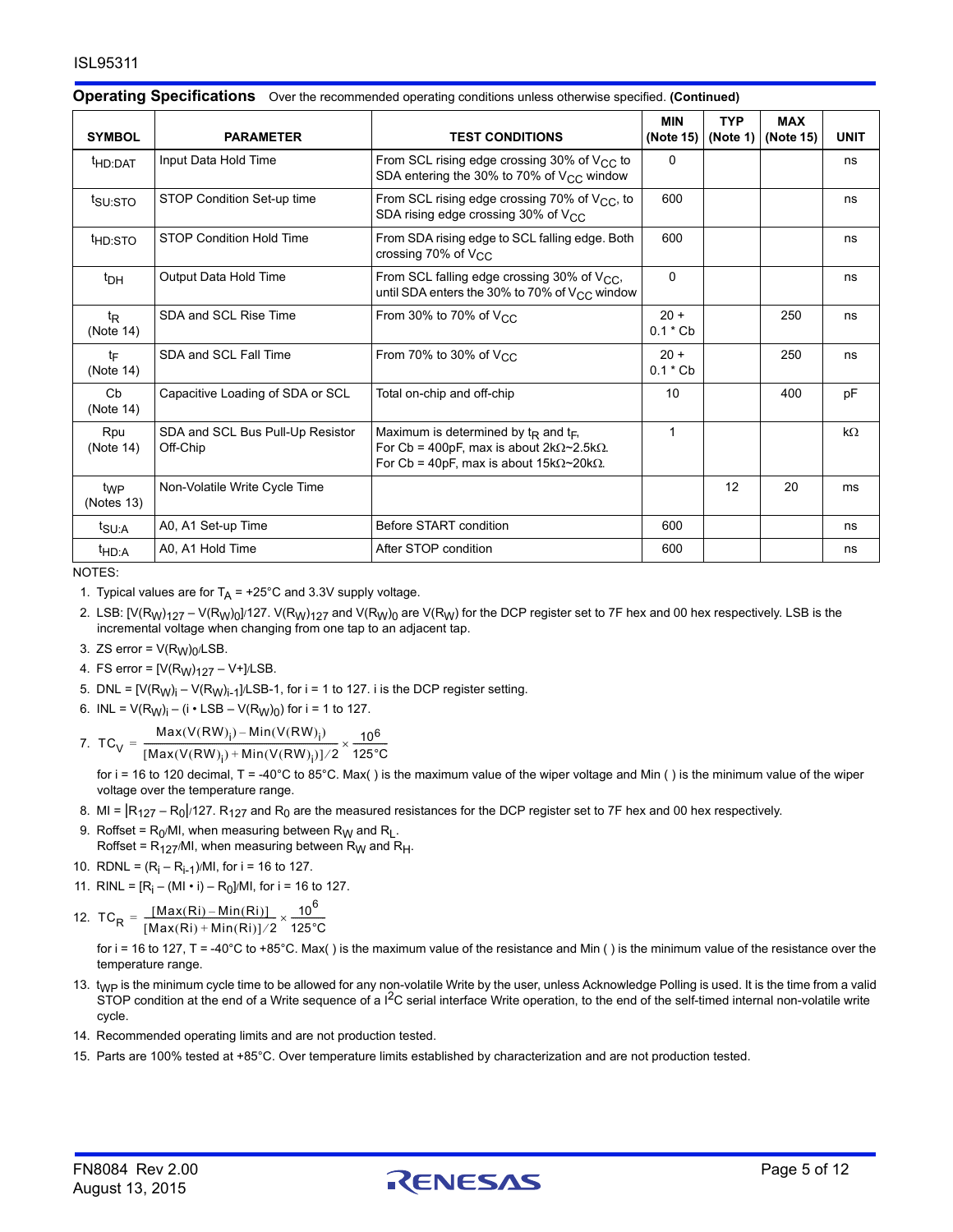# *SDA vs SCL Timing*



# *A0, A1 Pin Timing*



# *Pin Descriptions*

#### *Potentiometer Pins*

### *RH and RL*

 $R_1$  and  $R_2$  are referenced to the relative position of the wiper and not the voltage potential on the terminals. With WR set to 127, the wiper will be closest to  $R_H$ , and with the WR set to 00, the wiper is closest to  $R_1$ .

# *RW*

 $R_W$  is the wiper terminal and is equivalent to the movable terminal of a mechanical potentiometer. The position of the wiper within the array is determined by the WR.

#### *Bus Interface Pins*

#### **SERIAL DATA INPUT/OUTPUT (SDA)**

The SDA is a bidirectional serial data input/output pin for the <sup>2</sup>C interface. It receives device address, operation code, wiper register address and data from a  $I^2C$  external master device at the rising edge of the serial clock SCL, and it shifts out data after each falling edge of the serial clock SCL.

SDA requires an external pull-up resistor, since it's an open drain input/output.

#### **SERIAL CLOCK (SCL)**

This input is the serial clock of the  $I^2C$  serial interface.

SCL requires an external pull-up resistor, since it's an open drain input.

#### **DEVICE ADDRESS (A1–A0)**

The Address inputs are used to set the least significant 2 bits of the 8-bit  $I^2C$  interface slave address. A match in the slave address serial data stream must be made with the Address input pins in order to initiate communication with the ISL95311. A maximum of four ISL95311 devices may occupy the  $I^2C$  serial bus.

# *Principles of Operation*

The ISL95311 is an integrated circuit incorporating one DCP with their associated register, non-volatile memory, and a <sup>2</sup>C serial interface providing direct communication between a host and the potentiometers and memory. The resistor array is comprised of 127 individual resistors connected in series. At either end of the array and between each resistor is an electronic switch between that point and the wiper.

The wiper, when at either fixed terminal, acts like its mechanical equivalent and does not move beyond the last position. That is, the counter does not wrap around when clocked to either extreme.

The electronic switches on the device operate in a "make before break" mode when the wiper changes tap positions.

When the device is powered-down, the last wiper position stored will be maintained in the nonvolatile memory. When power is restored, the contents of the memory are recalled and the wiper is set to the value last stored.

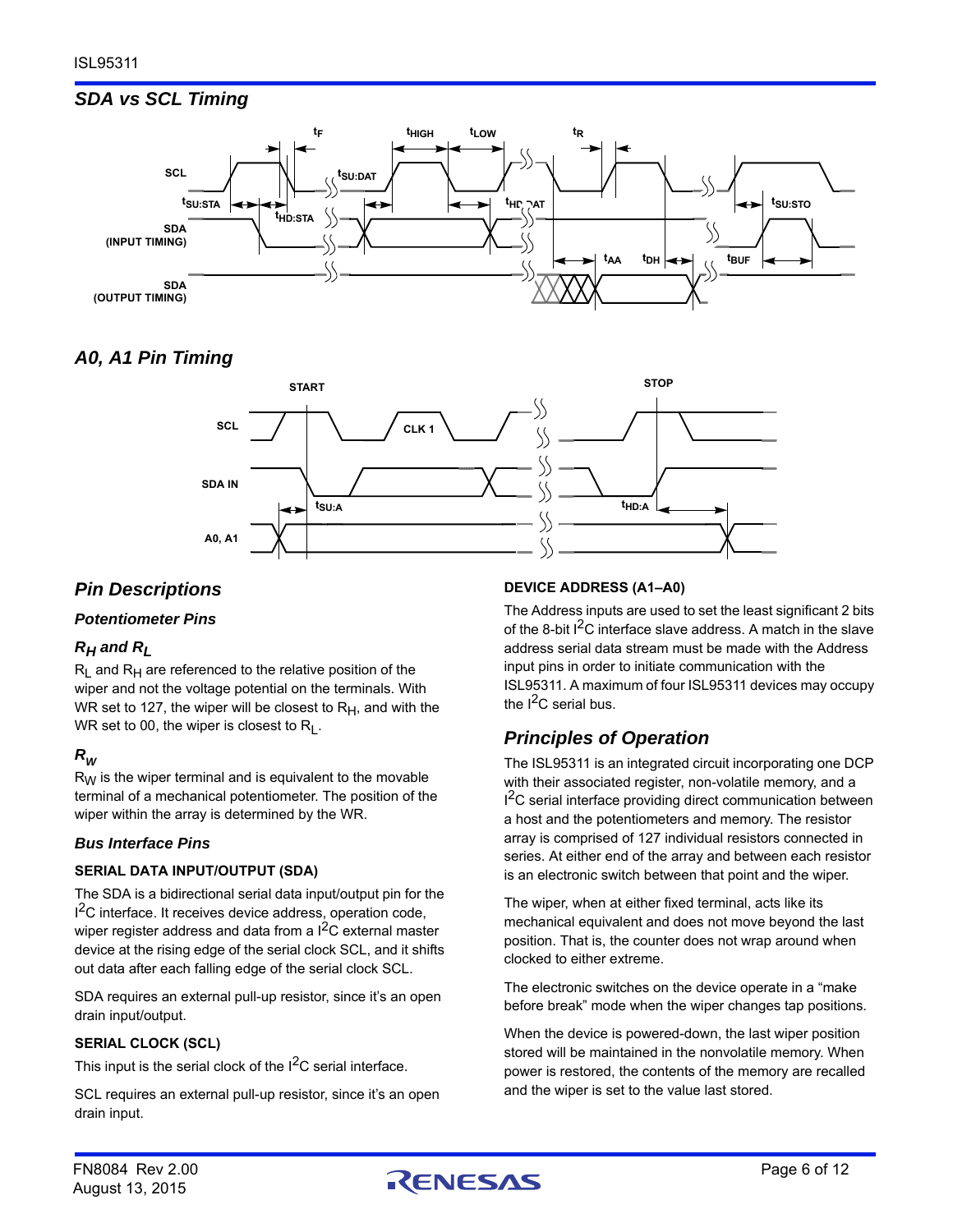On applying power to the ISL95311, the  $V_{CC}$  supply should have a monotonic ramp to the specified operating voltage. It is important that once  $V_{CC}$  reaches 1V that it increases to at least 2.5V in less than 7.5ms (0.2V/ms). The ramp rate before and after these thresholds is not important.

 $V_{\rm CC}$  must be applied prior to, or simultaneously, with V+. Under no condition should V+ be applied without  $V_{CC}$ . While the sequence of applying V+ and  $V_{CC}$  to the ISL95311 does not affect the proper recall of the wiper position, applying V+ before  $V_{CC}$  powers the electronic switches of the DCP before the electronic switch control signals are applied. This can result in multiple electronic switches being turned on, which could load the power supply and cause brief, unexpected potentiometer wiper settings.

To prevent unknown wiper positions on the ISL95311 on power-down, it is recommended that V+ turn off before or simultaneously with  $V_{CC}$ . If V+ remains on after  $V_{CC}$  turns off, the wiper position can remain unchanged from its previous setting or it can go to an undefined state.

#### *DCP Description*

The DCP is implemented with a combination of resistor elements and CMOS switches. The physical ends of the DCP are equivalent to the fixed terminals of a mechanical potentiometer ( $R_H$  and  $R_I$  pins). The  $R_W$  pin is connected to intermediate nodes, and is equivalent to the wiper terminal of a mechanical potentiometer. The position of the wiper terminal within the DCP is controlled by a 7-bit volatile Wiper Register (WR). When the WR contains all zeroes (00h), the wiper terminal  $(R_W)$  is closest to its "Low" terminal  $(R<sub>1</sub>)$ . When the WR contains all ones (7Fh), the wiper terminal  $(R_W)$  is closest to its "High" terminal  $(R_H)$ . As the value of the WR increases from all zeroes (00h) to all ones (7Fh), the wiper moves monotonically from the position closest to  $R_1$  to the position closest to  $R<sub>H</sub>$ . At the same time, the resistance between  $R_W$  and  $R_L$  increases monotonically, while the resistance between  $R_H$  and  $R_W$  decreases monotonically.

While the ISL95311 is being powered up, the WR is reset to 20h (64 decimal), which locates the  $R_W$  at the center between  $R_1$  and  $R_2$ . Soon after the power supply voltage becomes large enough for reliable non-volatile memory reading, the ISL95311 reads the value stored on a non-volatile Initial Value Register (IVR) and loads it into the WR.

The WR and IVR can be read from or written to directly using the  $I<sup>2</sup>C$  serial interface as described in the following sections.

#### <span id="page-6-0"></span>*Memory Description*

The ISL95311 contains 1 non-volatile byte know as the Initial Value Register (IVR). It is accessed by the  $I^2C$  interface operations with Address 00h. The IVR contains the value which is loaded into the Volatile Wiper Register (WR) at power-up.

The volatile WR, and the non-volatile IVR of a DCP are accessed with the same address.

The Access Control Register (ACR) determines which word at address 00h is accessed (IVR or WR). The volatile ACR must be set as follows:

When the ACR is all zeroes, which is the default at power-up:

- A read operation to address 0 outputs the value of the non-volatile IVR.
- A write operation to address 0 writes the identical values to the WR and IVR of the DCP.
- When the ACR is 80h:
- A read operation to address 0 outputs the value of the volatile WR.
- A write operation to address 0 only writes to the volatile WR.

It is not possible to write to an IVR without writing the same value to its WR.

00h and 80h are the only values that should be written to address 2. All other values are reserved and must not be written to address 2.

<span id="page-6-1"></span>

| <b>ADDRESS</b> | <b>NON-VOLATILE</b> | <b>VOLATILE</b> |
|----------------|---------------------|-----------------|
|                |                     | <b>ACR</b>      |
|                |                     | Reserved        |
|                | IVR.                | <b>WR</b>       |

**TABLE 1. MEMORY MAP**

WR: Wiper Register, IVR: Initial value Register.

The ISL95311 is pre-programmed with 40h in the IVR.

# *I 2C Serial Interface*

The ISL95311 supports a bidirectional bus oriented protocol. The protocol defines any device that sends data onto the bus as a transmitter and the receiving device as the receiver. The device controlling the transfer is a master and the device being controlled is the slave. The master always initiates data transfers and provides the clock for both transmit and receive operations. Therefore, the ISL95311 operates as a slave device in all applications.

All communication over the  $1<sup>2</sup>C$  interface is conducted by sending the MSB of each byte of data first.

#### *Protocol Conventions*

Data states on the SDA line can change only during SCL LOW periods. SDA state changes during SCL HIGH are reserved for indicating START and STOP conditions (see Figure [1\)](#page-8-0). On power-up of the ISL95311, the SDA pin is in the input mode.

All  $1^2C$  interface operations must begin with a START condition, which is a HIGH to LOW transition of SDA while

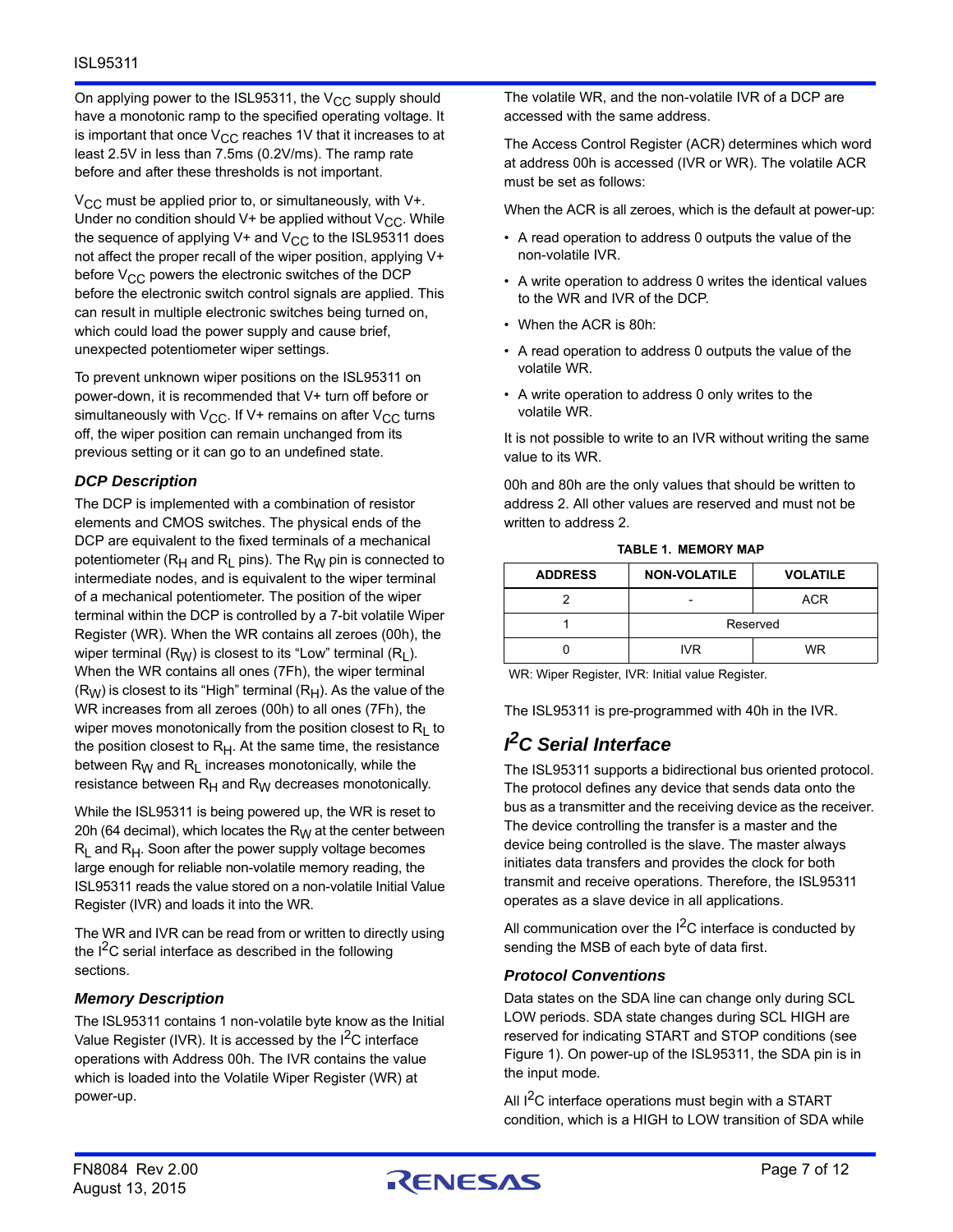SCL is HIGH. The ISL95311 continuously monitors the SDA and SCL lines for the START condition and does not respond to any command until this condition is met (see Figure [1\)](#page-8-0). A START condition is ignored during the power-up sequence and during internal non-volatile write cycles.

All  $I^2C$  interface operations must be terminated by a STOP condition, which is a LOW to HIGH transition of SDA while SCL is HIGH (see Figure [1](#page-8-0)). A STOP condition at the end of a read operation, or at the end of a write operation to volatile bytes only places the device in its standby mode. A STOP condition during a write operation to a non-volatile byte, initiates an internal non-volatile write cycle. The device enters its standby state when the internal non-volatile write cycle is completed.

An ACK, Acknowledge, is a software convention used to indicate a successful data transfer. The transmitting device, either master or slave, releases the SDA bus after transmitting eight bits. During the ninth clock cycle, the receiver pulls the SDA line LOW to acknowledge the reception of the eight bits of data (see Figure [2\)](#page-8-1).

The ISL95311 responds with an ACK after recognition of a START condition followed by a valid Identification Byte, and once again after successful receipt of an Address Byte. The ISL95311 also responds with an ACK after receiving a Data Byte of a write operation. The master must respond with an ACK after receiving a Data Byte of a read operation

A valid Identification Byte contains 01010 as the five MSBs, and the following two bits matching the logic values present at pins A1, and A0. The LSB is in the Read/Write bit. Its value is "1" for a Read operation, and "0" for a Write operation (see Table [2.](#page-7-0))

**LOGIC VALUES AT PINS A1, AND A0 RESPECTIVELY**

| 0     | U | ٠ | 0 | A <sub>1</sub> | A <sub>0</sub> | $R/\overline{W}$ |
|-------|---|---|---|----------------|----------------|------------------|
| (MSB) |   |   |   |                |                | (LSB)            |

**TABLE 2. DENTIFICATION BYTE FORMAT**

# <span id="page-7-0"></span>*Write Operation*

A Write operation requires a START condition, followed by a valid Identification Byte, a valid Address Byte, a Data Byte, and a STOP condition (see Figure [3](#page-8-2)). After each of the three bytes, the ISL95311 responds with an ACK. At this time, if the Data Byte is to be written only to volatile registers, then the device enters its standby state. If the Data Byte is to be written also to non-volatile memory, the ISL95311 begins its internal write cycle to non-volatile memory. During the internal non-volatile write cycle, the device ignores transitions at the SDA and SCL pins, and the SDA output is at a high impedance state. When the internal non-volatile write cycle is completed, the ISL95311 enters its standby state.

The byte at address 02h determines if the Data Byte is to be written to volatile and/or non-volatile memory (see "Memory Description" on page [7](#page-6-0)).

# *Data Protection*

A STOP condition also acts as a protection of non-volatile memory. A valid Identification Byte, Address Byte, and total number of SCL pulses act as a protection of both volatile and non-volatile registers. During a Write sequence, the Data Byte is loaded into an internal shift register as it is received. If the Address Byte is 0 or 2, the Data Byte is transferred to the Wiper Register (WR) or to the Access Control Register respectively, at the falling edge of the SCL pulse that loads the last bit (LSB) of the Data Byte. If the Address Byte is 0, and the Access Control Register is all zeros (default), then the STOP condition initiates the internal write cycle to non-volatile memory.

# *Read Operation*

A Read operation consists of a three byte instruction followed by one or more Data Bytes (See Figure [4](#page-8-3)). The master initiates the operation issuing the following sequence: a START, the Identification byte with the R/W bit set to "0", an Address Byte, a second START, and a second Identification byte with the R/W bit set to "1". After each of the three bytes, the ISL95311 responds with an ACK; then the ISL95311 transmits the Data Byte. The master then terminates the read operation (issuing a STOP condition) following the last bit of the Data Byte (See Figure [4](#page-8-3)).

The byte at address 02h determines if the Data Bytes being read are from volatile or non-volatile memory. (see ["Memory](#page-6-0)  [Description" on page 7](#page-6-0).)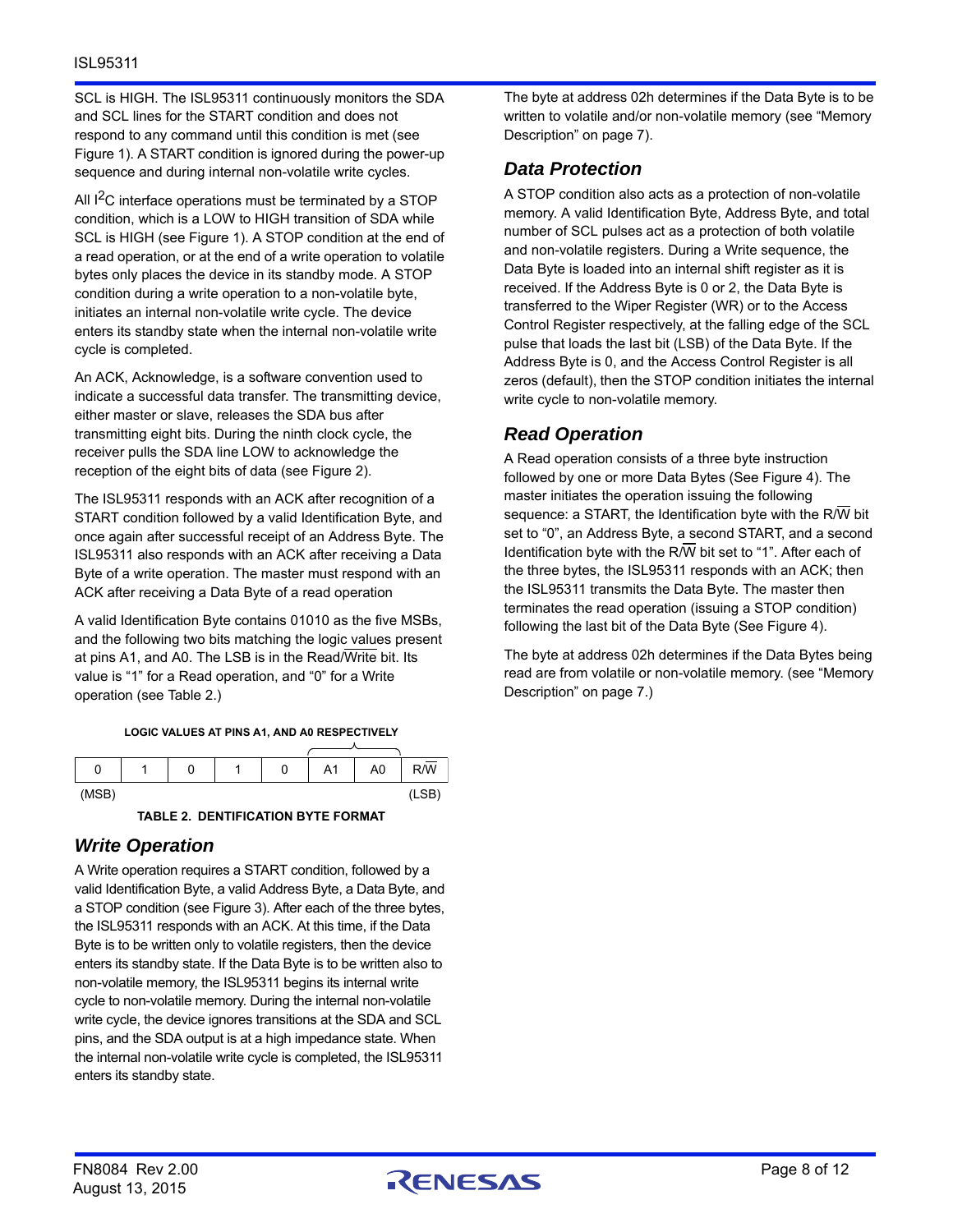<span id="page-8-1"></span><span id="page-8-0"></span>

<span id="page-8-3"></span><span id="page-8-2"></span>

**S T O P**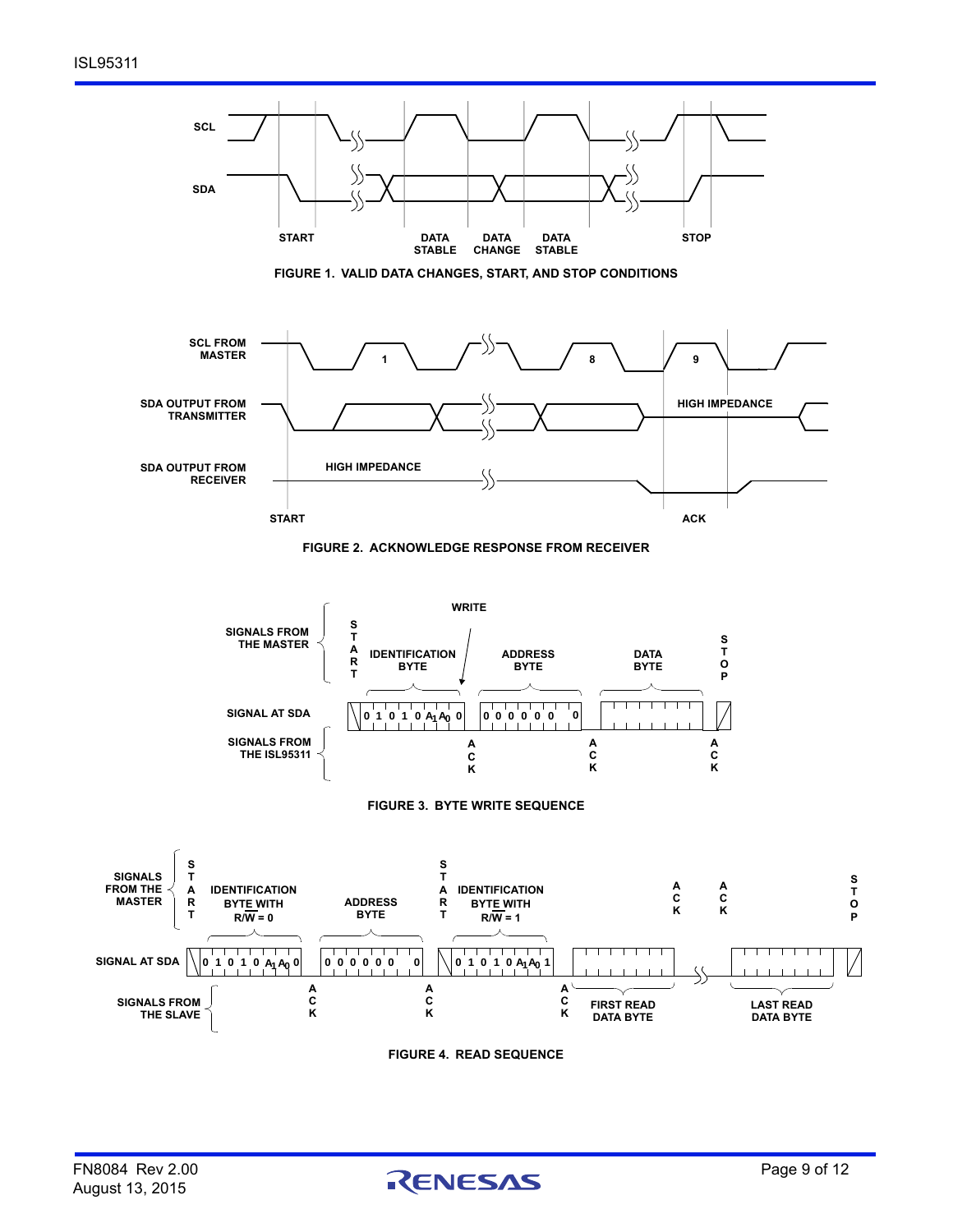### *Communicating with the ISL95311*

There are 3 register addresses in the ISL95311, of which two can be used. Address 00h and address 02h are used to control the device. Address 01h is reserved and should not be used. Address 00h contains the nonvolatile Initial Value Register (IVR), and the volatile Wiper Register (WR). Address 02h contains only a volatile word and is used as a pointer to either the IVR or WR. See Table [1](#page-6-1).

#### *Register Descriptions: Access Control*

The Access Control Register (ACR) is volatile and is at address 02h. It is 8-bits, and only the MSB is significant, all other bits should be zero (0). The ACR controls which word is accessed at register 00h as follows:

00h = Nonvolatile IVR

80h = Volatile WR

All other bits of the ACR should be written to as zeros. Only the MSB can be either 0 or 1. Power-up default for this address is 00h.

#### *Example 1*

#### **WRITING A NEW VALUE (77H) TO THE IVR:**

#### *Register Description: IVR and WR*

The ISL95311 has a single potentiometer. The wiper of the potentiometer is controlled directly by the WR. Writes and reads can be made directly to this register to control and monitor the wiper position without any nonvolatile memory changes. This is done by setting address 02h to data 80h, then writing the data.

The nonvolatile IVR stores the power-up value of the wiper. On power-up, the contents of the IVR are transferred to the WR.

To write to the IVR, first address 02h is set to data 00h, then the data is written. Writing a new value to the IVR register will set a new power-up position for the wiper. Also, writing to this register will load the same value into the WR as the IVR. So, if a new value is loaded into the IVR, not only will the non-volatile IVR change, but the WR will also contain the same value after the write, and the wiper position will change. Reading from the IVR will not change the WR, if its contents are different.

| <b>Write to ACR first</b> |                    |  |  |                 |           |              |                |             |             |                |             |       |  |              |  |  |              |  |
|---------------------------|--------------------|--|--|-----------------|-----------|--------------|----------------|-------------|-------------|----------------|-------------|-------|--|--------------|--|--|--------------|--|
|                           |                    |  |  | $0 \t0 \tA \t0$ |           | $\mathbf{0}$ | $\circ$ 1      | $\Omega$    |             |                |             | 0 A 0 |  | $\mathbf{0}$ |  |  | 0 A          |  |
|                           | Then, write to IVR |  |  |                 |           |              |                |             |             |                |             |       |  |              |  |  |              |  |
|                           |                    |  |  |                 | $0$ A $0$ | $\mathsf 0$  | $\overline{0}$ | $\mathsf 0$ | $\mathbf 0$ | $\overline{0}$ | $\mathbf 0$ | 0 A 0 |  |              |  |  | $A^{\prime}$ |  |

**(Note that the WR will also reflect this new value since both registers get written to at the same time)**

### *Example 2*

#### **READING FROM THE WR:**

| Write to the ACR first (to index the WR) |  |  |                  |  |                          |  |   |   |              |            |              |              |              |              |              |              |       |  |          |  |  |  |  |
|------------------------------------------|--|--|------------------|--|--------------------------|--|---|---|--------------|------------|--------------|--------------|--------------|--------------|--------------|--------------|-------|--|----------|--|--|--|--|
|                                          |  |  |                  |  |                          |  | 0 | A |              |            |              |              |              | 0            |              |              | A     |  | $\Omega$ |  |  |  |  |
|                                          |  |  |                  |  | Then, Set the WR address |  |   |   |              |            |              |              |              |              |              |              |       |  |          |  |  |  |  |
|                                          |  |  |                  |  |                          |  | 0 | A | 0            |            |              |              |              | 0            |              |              | I A I |  |          |  |  |  |  |
|                                          |  |  | Read from the WR |  |                          |  |   |   |              |            |              |              |              |              |              |              |       |  |          |  |  |  |  |
|                                          |  |  |                  |  |                          |  |   | A | $\mathbf{x}$ | $\times$ 1 | $\mathsf{x}$ | $\mathsf{x}$ | $\mathsf{x}$ | $\mathsf{x}$ | $\mathsf{X}$ | $\mathsf{x}$ |       |  |          |  |  |  |  |

**Notes: A = acknowledge, x = data bit read**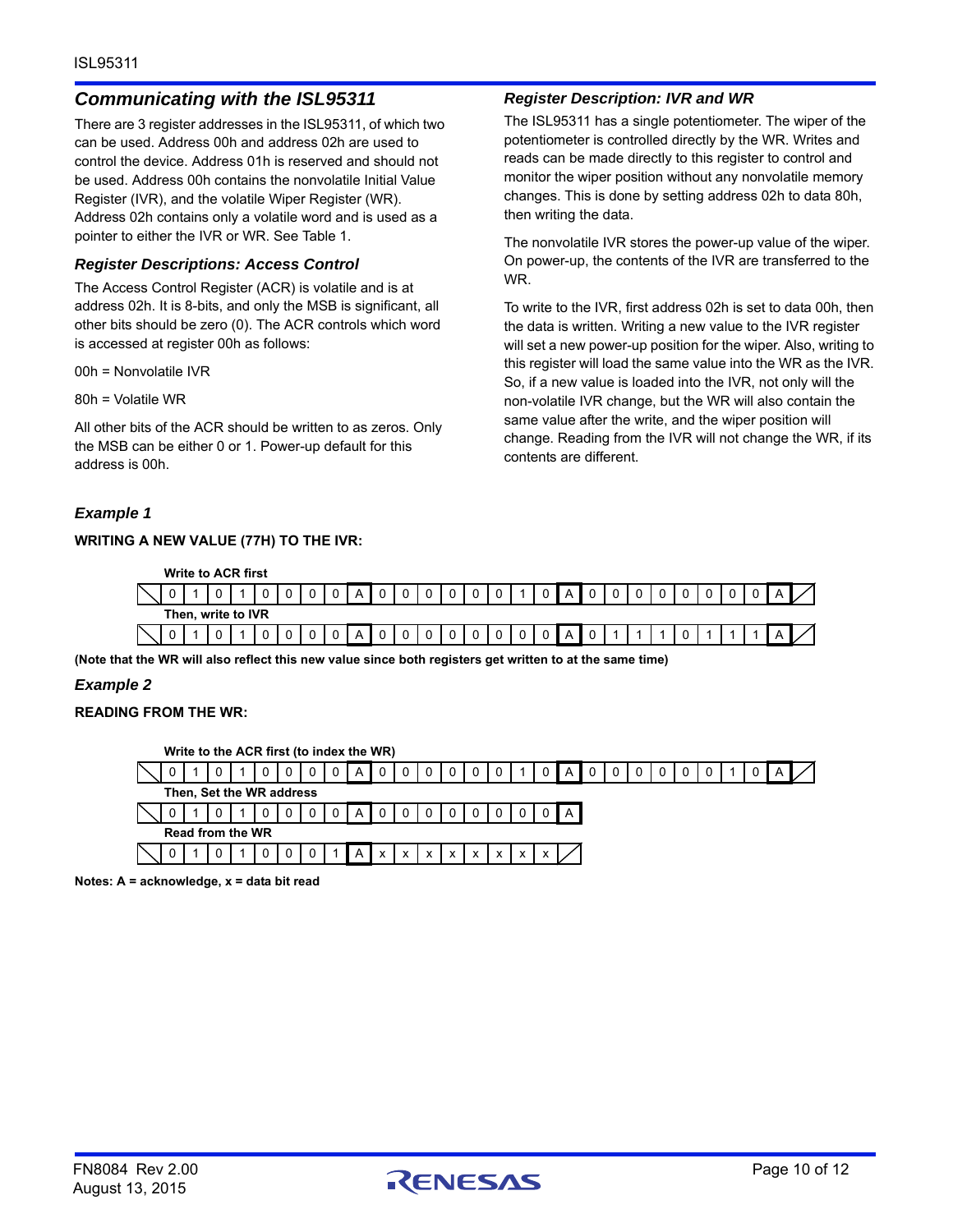### *Revision History*

The revision history provided is for informational purposes only and is believed to be accurate, but not warranted. Please go to the web to make sure that you have the latest revision.

| <b>DATE</b>     | <b>REVISION</b> | <b>CHANGE</b>                                                                                                                                                                                       |
|-----------------|-----------------|-----------------------------------------------------------------------------------------------------------------------------------------------------------------------------------------------------|
| August 13, 2015 | <b>FN8084.2</b> | Updated Ordering Information Table on page 1.<br>Added Revision History and About Intersil sections.<br>Updated POD M10.118 to latest rev. Changes: Updated to new POD template. Added land pattern |

### *About Intersil*

Intersil Corporation is a leading provider of innovative power management and precision analog solutions. The company's products address some of the largest markets within the industrial and infrastructure, mobile computing and high-end consumer markets.

For the most updated datasheet, application notes, related documentation and related parts, please see the respective product information page found at<www.intersil.com>.

You may report errors or suggestions for improving this datasheet by visiting [www.intersil.com/ask](http://www.intersil.com/en/support.html?OrganizationID=784358&p=createnewticket&p_href=http%3A%2F%2Fwww.intersil.com%2Fen%2Fsupport.html).

Reliability reports are also available from our website at [www.intersil.com/support](http://www.intersil.com/en/support/qualandreliability.html#reliability)

© Copyright Intersil Americas LLC 2005-2015. All Rights Reserved. All trademarks and registered trademarks are the property of their respective owners.

For additional products, see [www.intersil.com/en/products.html](http://www.intersil.com/en/products.html?utm_source=Intersil&utm_medium=datasheet&utm_campaign=disclaimer-ds-footer)

[Intersil products are manufactured, assembled and tested utilizing ISO9001 quality systems as noted](http://www.intersil.com/en/products.html?utm_source=Intersil&utm_medium=datasheet&utm_campaign=disclaimer-ds-footer) in the quality certifications found at [www.intersil.com/en/support/qualandreliability.html](http://www.intersil.com/en/support/qualandreliability.html?utm_source=Intersil&utm_medium=datasheet&utm_campaign=disclaimer-ds-footer)

*Intersil products are sold by description only. Intersil may modify the circuit design and/or specifications of products at any time without notice, provided that such modification does not, in Intersil's sole judgment, affect the form, fit or function of the product. Accordingly, the reader is cautioned to verify that datasheets are current before placing orders. Information furnished by Intersil is believed to be accurate and reliable. However, no responsibility is assumed by Intersil or its subsidiaries for its use; nor for any infringements of patents or other rights of third parties which may result from its use. No license is granted by implication or otherwise under any patent or patent rights of Intersil or its subsidiaries.*

For information regarding Intersil Corporation and its products, see [www.intersil.com](http://www.intersil.com?utm_source=intersil&utm_medium=datasheet&utm_campaign=disclaimer-ds-footer)

August 13, 2015